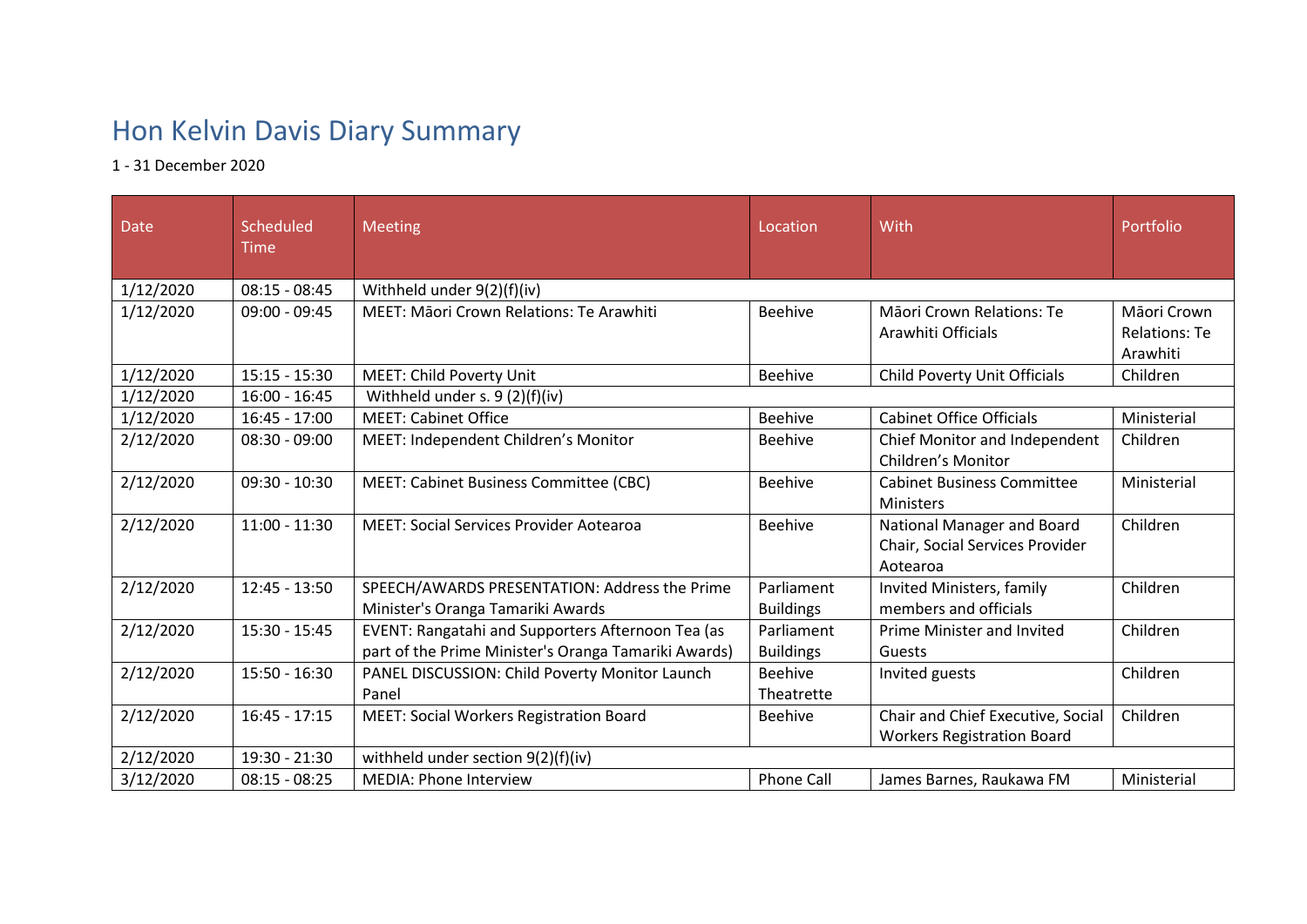| 3/12/2020 | $08:30 - 09:30$ | MEET: Oranga Tamariki                               | <b>Beehive</b>             | Oranga Tamariki Māori Design<br>Group                     | Children                                        |  |
|-----------|-----------------|-----------------------------------------------------|----------------------------|-----------------------------------------------------------|-------------------------------------------------|--|
| 3/12/2020 | $10:30 - 11:30$ | Withheld under 9(2)(f)(iv)                          |                            |                                                           |                                                 |  |
| 3/12/2020 | $12:30 - 13:00$ | <b>MEDIA: Interview</b>                             | <b>Beehive</b>             | Joel Maxwell, Stuff                                       | Ministerial                                     |  |
| 4/12/2020 | $13:00 - 15:00$ | <b>VISIT: Northland Region Corrections Facility</b> | Kaikohe                    | <b>Officials</b>                                          | Corrections                                     |  |
| 7/12/2020 | $08:15 - 08:20$ | <b>MEDIA: interview</b>                             | Phone<br>Interview         | Len Bristowe, Ngāti Hine FM                               | Ministerial                                     |  |
| 7/12/2020 | $10:15 - 11:30$ | <b>MEET: Ministerial</b>                            | <b>Beehive</b>             | <b>Education Ministers and officials</b>                  | Associate<br>Education                          |  |
| 7/12/2020 | $11:30 - 12:15$ | <b>MEET: Education</b>                              | Beehive                    | <b>Education Officials</b>                                | Associate<br>Education                          |  |
| 7/12/2020 | $12:30 - 15:00$ | <b>MEET: CABINET</b>                                | <b>Beehive</b>             | <b>Cabinet Colleagues</b>                                 | Ministerial                                     |  |
| 7/12/2020 | $15:15 - 15:45$ | <b>MEET: Corrections</b>                            | <b>Beehive</b>             | Corrections Chief Māori Health<br>Advisor; and DCE Health | Corrections                                     |  |
| 7/12/2020 | 15:45 - 16:45   | <b>MEET: Corrections</b>                            | <b>Beehive</b>             | <b>Corrections Officials</b>                              | Corrections                                     |  |
| 7/12/2020 | 20:30 - 20:40   | MEDIA: interview                                    | Phone<br>Interview         | Demelza Jackson, Newstalk ZB                              | Associate<br>Education                          |  |
| 8/12/2020 | $06:30 - 07:00$ | <b>MEDIA: Interview</b>                             | TVNZ Studio,<br>Wellington | Jenny-May Clarkson, Breakfast                             | Associate<br>Education                          |  |
| 8/12/2020 | $08:30 - 09:00$ | MEDIA: Pre-record video message                     | <b>Beehive</b>             | Video message to Teaching Staff                           | Associate<br>Education                          |  |
| 8/12/2020 | $09:00 - 09:45$ | MEET: Māori Crown Relations: Te Arawhiti            | Beehive                    | Te Arawhiti Officials                                     | Māori Crown<br><b>Relations: Te</b><br>Arawhiti |  |
| 8/12/2020 | 15:30 - 16:00   | MEET: MP                                            | Beehive                    | Angie Warren-Clark                                        | Children                                        |  |
| 8/12/2020 | $16:00 - 16:30$ | MEET: Kōhanga Reo National Trust                    | <b>Beehive</b>             | Kōhanga Reo National Trust                                | Associate<br>Education                          |  |
| 8/12/2020 | $20:00 - 20:30$ | <b>MEET: Ministerial</b>                            | <b>Beehive</b>             | Hons Jackson, Clark and officials                         | Māori Crown<br><b>Relations: Te</b><br>Arawhiti |  |
| 8/12/2020 | $20:45 - 21:15$ | <b>MEET: Ministerial</b>                            | <b>Beehive</b>             | <b>Justice Sector Ministers and</b><br>officials          | Corrections                                     |  |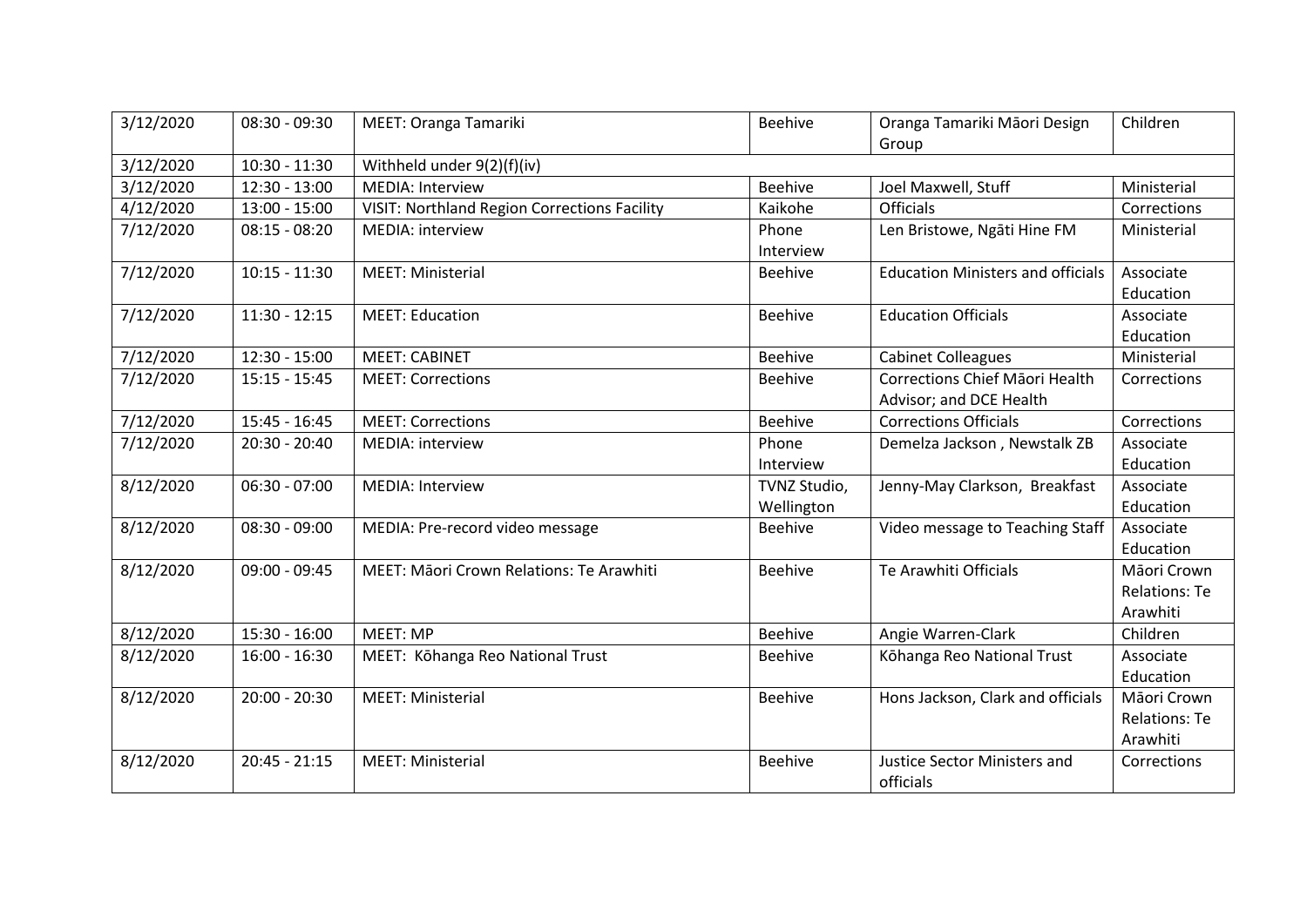| 9/12/2020  | 09:00 - 09:30   | MEET: Cabinet Appointments and Honours Committee<br>(APH) | Beehive                                 | <b>APH Committee Colleagues</b>                                            | Ministerial                              |
|------------|-----------------|-----------------------------------------------------------|-----------------------------------------|----------------------------------------------------------------------------|------------------------------------------|
| 9/12/2020  | $09:30 - 10:15$ | MEET: Cabinet Business Committee (CBC)                    | <b>Beehive</b>                          | <b>Cabinet Business Committee</b><br>Ministers                             | Ministerial                              |
| 9/12/2020  | $12:05 - 15:00$ | <b>EVENT: Whakaari Commemoration Ceremony</b>             | Whakatāne                               | <b>Whakaari Commemoration</b><br>Officials                                 | Māori Crown<br>Relations: Te<br>Arawhiti |
| 9/12/2020  | 17:30 - 18:30   | EVENT: Ministry of Education End of Year Function         | Ministry of<br>Education,<br>Wellington | <b>Invited Guests</b>                                                      | Associate<br>Education                   |
| 10/12/2020 | $08:15 - 08:25$ | MEDIA: Interview                                          | <b>Phone Call</b>                       | James Barnes, Raukawa FM                                                   | Media                                    |
| 10/12/2020 | $11:30 - 12:00$ | MEDIA: Interview                                          | <b>Beehive</b>                          | Aaron Dahman, Newstalk ZB                                                  | Children                                 |
| 10/12/2020 | $12:00 - 12:15$ | MEDIA: Stuff Photographer                                 | <b>Beehive</b>                          | Stuff Photographer                                                         | Associate<br>Education                   |
| 10/12/2020 | $13:30 - 14:00$ | MEET: AraTaiohi                                           | <b>Beehive</b>                          | Chief Executive and Kaimahi<br>(Mana Taiohi Revolution Lead),<br>AraTaiohi | Children                                 |
| 10/12/2020 | 14:30 - 15:00   | <b>MEET: Barnardos</b>                                    | <b>Beehive</b>                          | Chief Executive, Board Chair<br>and Officials                              | Children                                 |
| 10/12/2020 | $15:30 - 16:00$ | MEET: Minister Hipkins and Te Taumata Aronui              | <b>Beehive</b>                          | Hon Hipkins and Te Taumata<br>Aronui                                       | Associate<br>Education                   |
| 14/12/2020 | $08:15 - 08:45$ | MEET: Oranga Tamariki and social work academic            | <b>Beehive</b>                          | Chief Social Worker Oranga<br>Tamariki and social work<br>academic         | Children                                 |
| 14/12/2020 | $09:00 - 10:00$ | MEET: Oranga Tamariki                                     | Beehive                                 | Oranga Tamariki Officials                                                  | Children                                 |
| 14/12/2020 | $10:15 - 10:45$ | <b>MEET: Education</b>                                    | Māturanga<br>House,<br>Wellington       | <b>Education officials</b>                                                 | Associate<br>Education                   |
| 14/12/2020 | $11:00 - 13:00$ | <b>MEET: CABINET</b>                                      | Beehive                                 | <b>Cabinet Colleagues</b>                                                  | Ministerial                              |
| 14/12/2020 | $13:00 - 14:00$ | <b>MEET: Education</b>                                    | <b>Beehive</b>                          | <b>Education officials</b>                                                 | Associate<br>Education                   |
| 14/12/2020 | $14:45 - 15:15$ | Withheld under s. 9 (2)(f)(iv)                            |                                         |                                                                            |                                          |